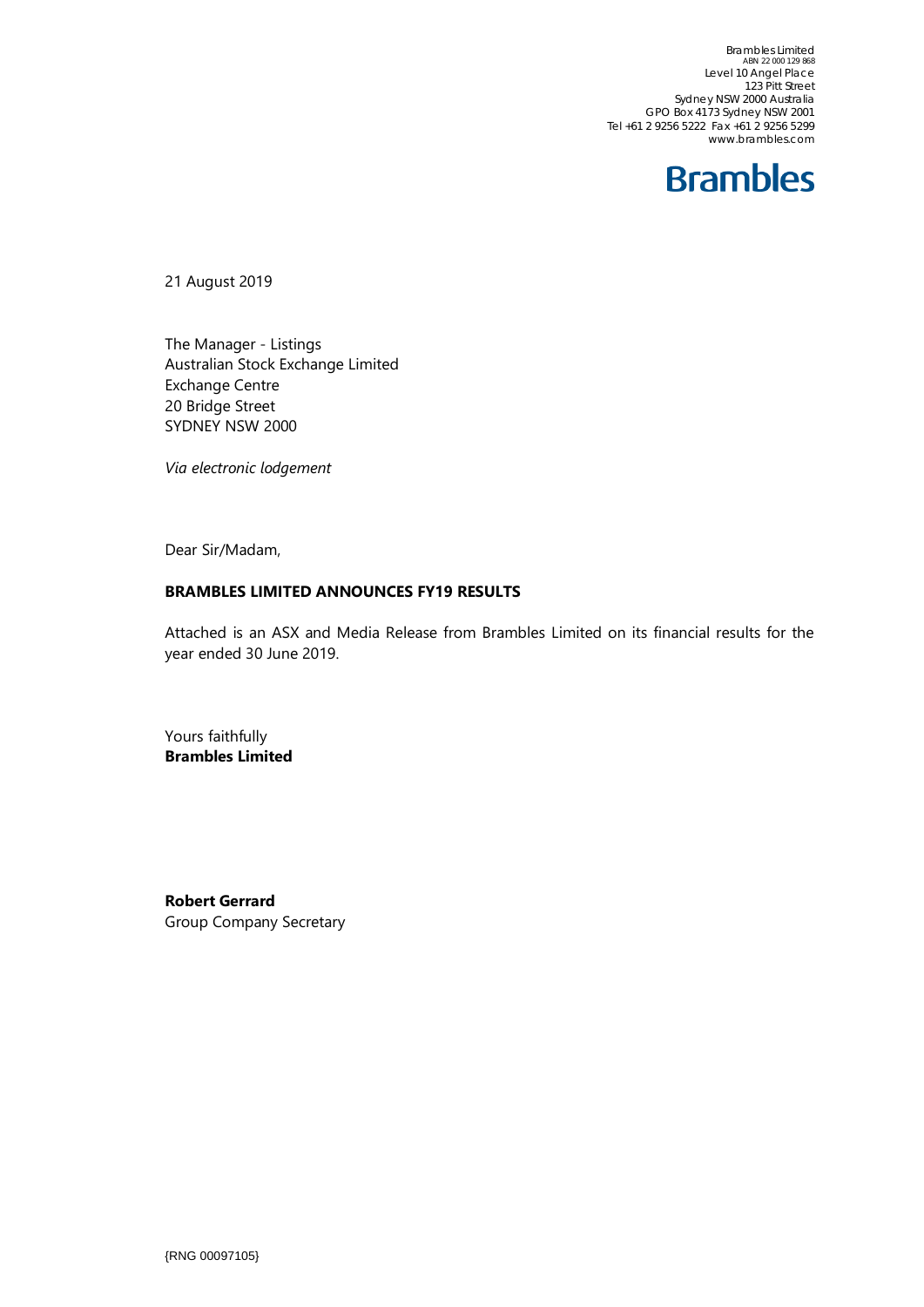### **Brambles FY19 result: Strong revenue momentum offset global cost inflation and broader cost challenges**

- **Sales revenue** increased +7% at constant currency primarily driven by strong net new business growth and improved price realisation across the Group.
- **Underlying Profit<sup>1</sup>** increased +2% at constant currency as the revenue contribution to profit and supply chain efficiencies more than offset cost challenges in CHEP Americas and ongoing cost inflation in all regions.
- **Operational investment programmes and pricing initiatives in CHEP Americas** on track to progressively improve US margins and mitigate higher cost-to-serve in the region.
- **Dperating profit and Profit after tax** impacted by Significant Items relating to the IFCO sale, updated risk assessment of historical losses in Latin America and US tax reform credits in FY18.
- **Discontinued operations** includes IFCO operating results and a US\$945.7 million post-tax gain on sale of IFCO.
- **Free Cash Flow after dividends** deficit of US\$(89.6) million reflects the US\$73 million investment in US automation and lumber procurement initiatives which was funded by FY18 asset actions, and the part-year contribution of IFCO cash flow.
- **Return on Capital Invested<sup>2</sup> remains strong at 19.5%.**
- **2019 final dividend** of AU14.5 cents (30% franked) declared in line with current progressive dividend policy.
- **Brambles to move to payout-based ratio dividend policy commencing with the FY20 interim dividend**. Policy will target a payout ratio of 45-60% of Underlying Profit after finance costs and tax<sup>3</sup> which is in line with historic payout levels of ~55%. Dividends will be declared in US dollars and paid in Australian dollars.
- **US\$2.5 billion IFCO sale complete**: ~US\$1.65 billion on-market share buy-back underway, pro-rata capital return of ~US\$0.3 billion subject to shareholder approval at the 2019 AGM and debt reduction complete.
- **FY20 outlook:** At constant FX and including the impact of AASB 16, Brambles expects:
	- ‐ Sales revenue growth to be at the lower end of its mid-single digit growth objective, taking into account the ongoing slowdown in global economies and the automative industry; and
	- ‐ Underlying Profit growth to be in line with, or slightly above, sales revenue growth.

| <b>Results Highlights</b>                     | <b>FY19 result</b> | <b>Change vs. FY18</b> |               |  |
|-----------------------------------------------|--------------------|------------------------|---------------|--|
|                                               | (Actual FX)        | (Actual FX)            | (Constant FX) |  |
| <b>Statutory basis</b>                        |                    |                        |               |  |
| Sales revenue (continuing)                    | US\$4,595.3m       | 3%                     | 7%            |  |
| Operating profit (continuing)                 | US\$740.9m         | $(5)$ %                | -             |  |
| Profit after tax (continuing)                 | US\$454.1m         | (18)%                  | $(13)$ %      |  |
| Basic earnings per share (continuing)         | US28.5¢            | (18)%                  | (13)%         |  |
| Discontinued operations                       | US\$1,013.6m       |                        |               |  |
| Profit after tax                              | US\$1,467.7m       | 112%                   | 120%          |  |
| Basic earnings per share                      | US92.1¢            | 112%                   | 119%          |  |
| Final dividend per share                      | AU14.5¢            |                        |               |  |
| Non-statutory basis - continuing operations   |                    |                        |               |  |
| <b>Underlying Profit</b>                      | US\$803.7m         | $(3)$ %                | 2%            |  |
| Cash Flow from Operations                     | US\$431.8m         | US\$(293.0)m           |               |  |
| Free Cash Flow after dividends                | US\$(89.6)m        | US\$(292.0)m           |               |  |
| Underlying Profit after finance costs and tax | US\$507.9m         | $(3)$ %                | 2%            |  |
| Underlying earnings per share                 | US31.9¢            | $(3)$ %                | 2%            |  |
| Return on Capital Invested (ROCI)             | 19.5%              | $(0.6)$ pts            | $(0.6)$ pts   |  |

Note: The variance between actual and constant FX growth rates reflects the strengthening of Brambles' reporting currency, the US dollar, relative to other operating currencies, particularly the euro and Australian dollar.

<sup>3</sup> Subject to Brambles' cash requirements.

 $1$  A non-statutory measure that represents profit from continuing operations before finance costs, tax and Significant Items.

 $^2$  Underlying Profit divided by the 12-month average of capital invested; capital invested is calculated as net assets before tax balances, cash and borrowings, but after adjustments for pension plan actuarial gains or losses and net equity adjustments for equity-settled share-based payments.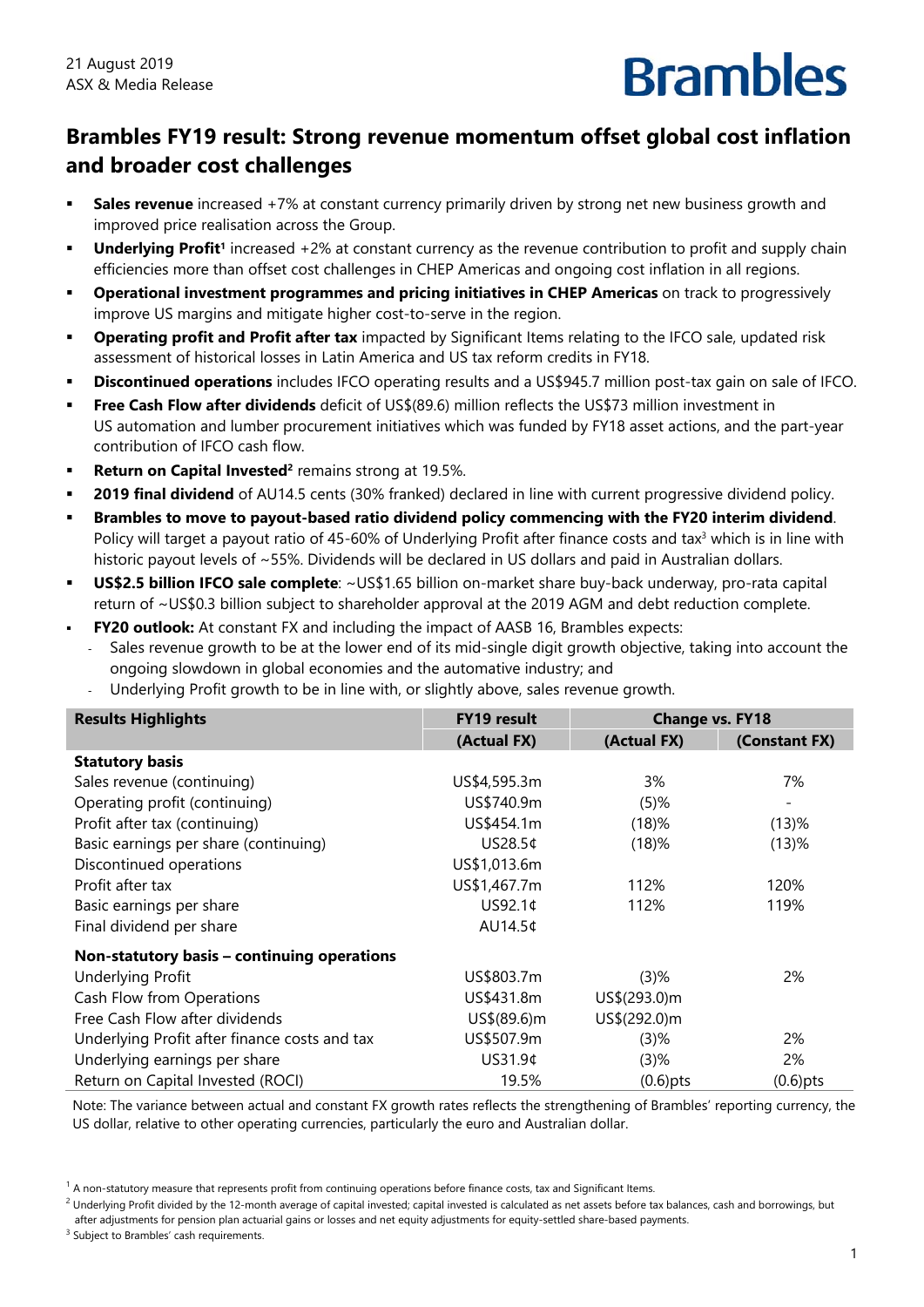**Sales revenue** of US\$4,595.3 million increased 7% at constant currency. Volume growth of 4% was largely driven by expansion with new customers in the European and US pallets businesses. Like-for-like volume growth moderated in the second half of the year, particularly in the European pallets and automotive businesses. Pricing growth was strong at 3% reflecting Group-wide pricing initiatives in response to input-cost inflation and other cost-to-serve increases.

**Underlying Profit** of US\$803.7 million increased 2% at constant currency, driven by a strong revenue contribution to profit and supply chain efficiencies offset by ongoing cost challenges in CHEP Americas and input-cost inflation particularly in transport, labour and property. In North America, cost increases were largely driven by changes in retailer and customer behaviour, inefficiencies associated with US network capacity constraints and the transition from stringer to block pallets in Canada. In Latin America, profitability was impacted by the increased cost to recognise a higher risk of loss in the region and additional overheads to support a new asset management framework focused on increased collections, improved asset controls and the active reduction in flows to high-risk areas of the supply chain.

**Operating profit from continuing operations** of US\$740.9 million was flat to prior year, as Underlying Profit growth was offset by a US\$15.4 million increase in Significant Items. The increase in Significant Items reflected US\$42 million of IFCO-related costs and a US\$21 million expense in Latin America associated with assets transferred to higher-risk parts of the supply chain in prior years, which are now considered to be at risk of being irrecoverable. IFCO-related items included organisational restructuring costs of US\$8 million, a provision for asset write offs of US\$22 million and early debt repayment costs of US\$12 million associated with the US\$500 million US 144A April 2020 bond which was repaid in July 2019. Interest savings and cash outflows relating to this early repayment will be recognised in FY20.

**Profit after tax from continuing operations** of US\$454.1 million decreased 13% at constant currency, as tax expense increases offset lower net finance costs. Tax expense increased US\$76.5 million largely reflecting the cycling of the one-off US\$65.2 million non-cash tax benefit in FY18 associated with US tax reform. Net finance costs decreased US\$14.9 million, reflecting the 2018 refinancing of a maturing EMTN at a lower coupon rate and a reduction in debt balances following the divestments of HFG, CHEP Recycled and IFCO.

**Profit after tax (including discontinued operations)** of US\$1,467.7 million increased 120% on the prior year at constant currency, largely due to the recognition of the US\$945.7 million post-tax gain on the sale of IFCO which has been recognised in discontinued operations.

**Return on Capital Invested** remained strong at 19.5% notwithstanding higher capital expenditure to support volume growth across the Group, accelerated investment in US supply chain programmes and Brexit-related retailer stocking.

**Cash Flow from Operations** of US\$431.8 million decreased US\$293.0 million reflecting the US\$150 million cash inflow in FY18 relating to the repayment of the HFG shareholder loan and incremental investment in US supply chain programmes of US\$56 million which was funded by FY18 asset actions. The balance of the decline was driven by the reversal of FY18 working capital timing benefits and higher capital expenditure to fund strong volume growth and Brexit-related impacts.

### **2019 full-year dividend**

As communicated at the 1H19 result, Brambles has maintained its progressive dividend policy for the 2019 Final Dividend. The Board declared a 2019 Final Dividend of 14.5 Australian cents per share which is in line with both the 2019 Interim and 2018 Final dividends. Given the ongoing on-market share buyback which commenced following the sale of IFCO, Brambles has suspended its Dividend Reinvestment Plan.

Following a one-off franking increase for the 2019 Interim Dividend to 65%, franking for the 2019 full-year dividend will return to historic levels of 30%. The unfranked component of the interim dividend is conduit foreign income. Consequently, non-resident shareholders will not pay Australian dividend withholding tax on this dividend. The 2019 full-year dividend is payable on 10 October 2019 to shareholders on Brambles' register at 5.00pm on 12 September 2019. The ex-dividend date is 11 September 2019.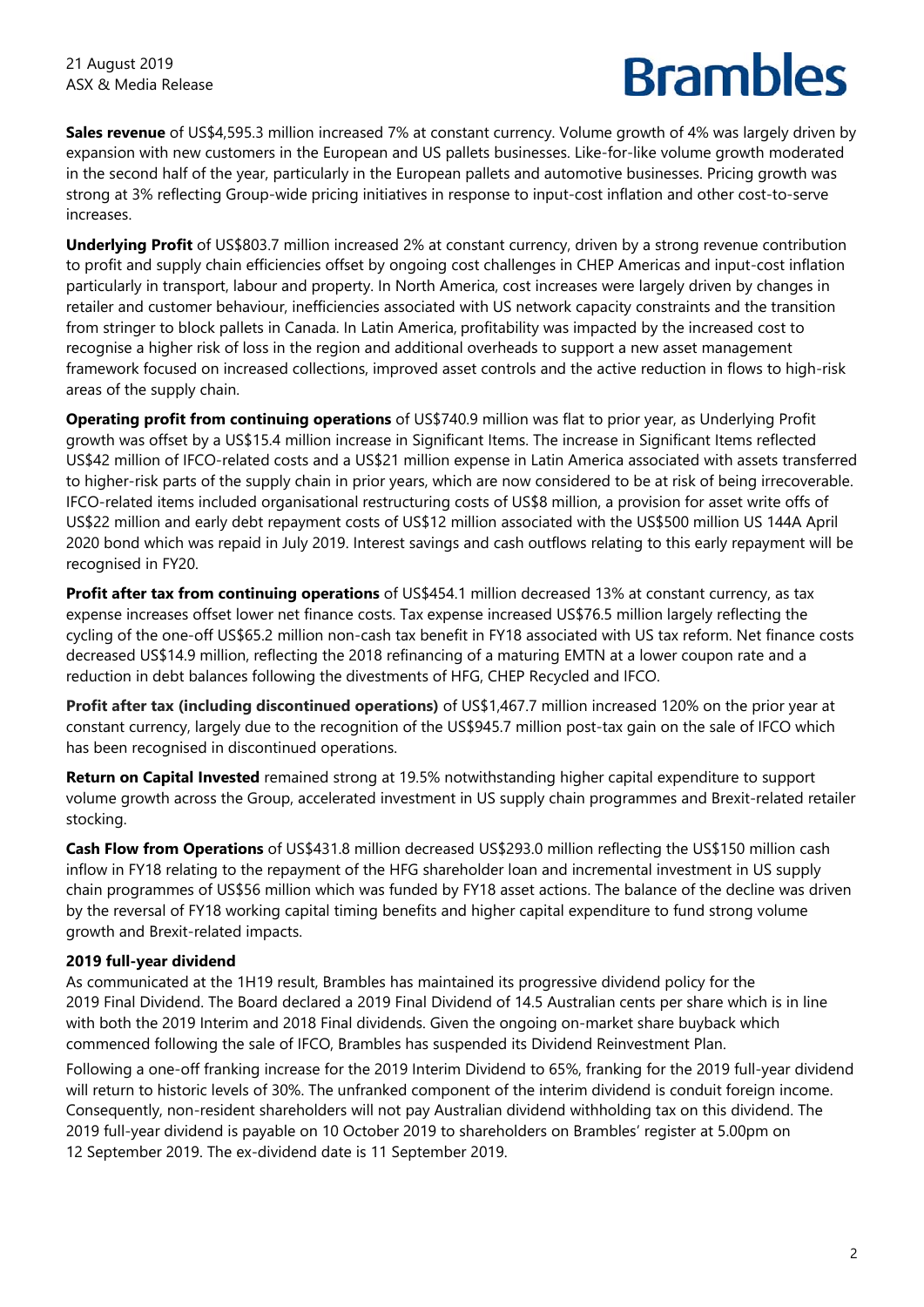### **IFCO sale and capital management programme**

In May 2019, Brambles completed the sale of its IFCO RPC business. Gross proceeds of US\$2.5 billion will be used to fund the following capital management initiatives:

- ‐ On-market share buy-back of approximately US\$1.65 billion which commenced in June 2019. Brambles will seek shareholder approval at the 2019 Annual General Meeting (AGM) to extend the buy-back. Subject to trading and operating conditions Brambles expects to complete the on-market share buy-back in FY21;
- ‐ Pro-rata cash return of 29 Australian cents per share which will equate to approximately US\$0.3 billion subject to the number of shares outstanding on the record date. The cash return comprises two components: a capital return of 12 Australian cents per share which is subject to shareholder approval at the 2019 AGM; and a special dividend of 17 Australian cents per share. Details of the record date for the cash return components will be provided to the market at a later date; and
- Net debt reduction of approximately US\$0.4 billion to maintain leverage levels in line with Board-approved credit policies and support Brambles' investment grade credit ratings.

On 5 July 2019, Brambles used proceeds from the sale of IFCO to repay a US\$500 million US 144A bond maturing in April 2020 with related interest cost savings to be realised in FY20. The balance of proceeds has been placed in Australian term deposits and cash management accounts. These cash balances will be progressively drawn down to fund the pro-rata cash return and on-market buy-back.

#### **Dividend policy and capital structure review**

Following the completion of the IFCO sale, Brambles undertook a review of its dividend policy and capital structure. In accordance with the outcomes of this review, Brambles will move to a payout-based ratio dividend policy commencing with the 2020 interim dividend. The policy will target a payout ratio in the range of 45-60% of Underlying Profit after finance costs and tax, subject to Brambles' cash requirements. Dividends will be declared in US dollars and converted and paid in Australian dollars.

In addition, Brambles will seek to maintain a capital structure which supports its current investment grade credit ratings of BBB+ from Standard & Poor's and Baa1 from Moody's Investors Services.

Brambles believes this capital structure and payout ratio dividend policy is optimal for supporting future growth and shareholder returns while still maintaining a strong investment grade balance sheet and credit profile.

### **CEO Commentary**

Commenting on the FY19 results Brambles' CEO, Graham Chipchase said: "We delivered a solid FY19 result in a challenging economic and operating environment. Sales revenue momentum was strong, with growth of 7% exceeding our mid-single digit revenue growth objective. During the Year, our teams balanced price realisation with impressive volume growth notwithstanding strong competition in every market and a moderation in like-for-like volumes in line with the slowdown in most major economies and the global automotive industry.

"Underlying Profit growth of 2% was achieved despite the inflationary environment and the continuation of broader cost challenges in our CHEP Americas segment. Despite a moderation in the rate of transport and lumber inflation increases, price realisation continued to lag input cost increases during the Year. We anticipate this dynamic to persist into FY20 given industry expectations for ongoing transport, labour and property inflation.

"In CHEP Americas, the rollout of our US margin improvement initiatives, including the accelerated automation programme, is progressing well. We continue to expect these initiatives to help offset cost pressures from network capacity constraints and changes in customer behaviour to deliver progressive margin improvement over the next three fiscal years.

"In response to the higher cost-to-serve in Latin America, we have transformed pricing to better reflect the cost to serve, strengthened leadership in the region and implemented a more comprehensive approach to asset collections and asset management. We are already seeing early signs of improvement in the business and ongoing benefits are expected as we continue to roll out new pricing and asset management initiatives.

"Despite delivering positive Free Cash Flow over the combined FY18 and FY19 period, we see further opportunities in asset efficiency across the Group to support our objective of consistently generating sufficient cash flow to fully fund dividends and investments in the business. Free Cash Flow generation remains a top priority for us and we continue to drive various initiatives across the Group to ensure we deliver asset efficiency improvements."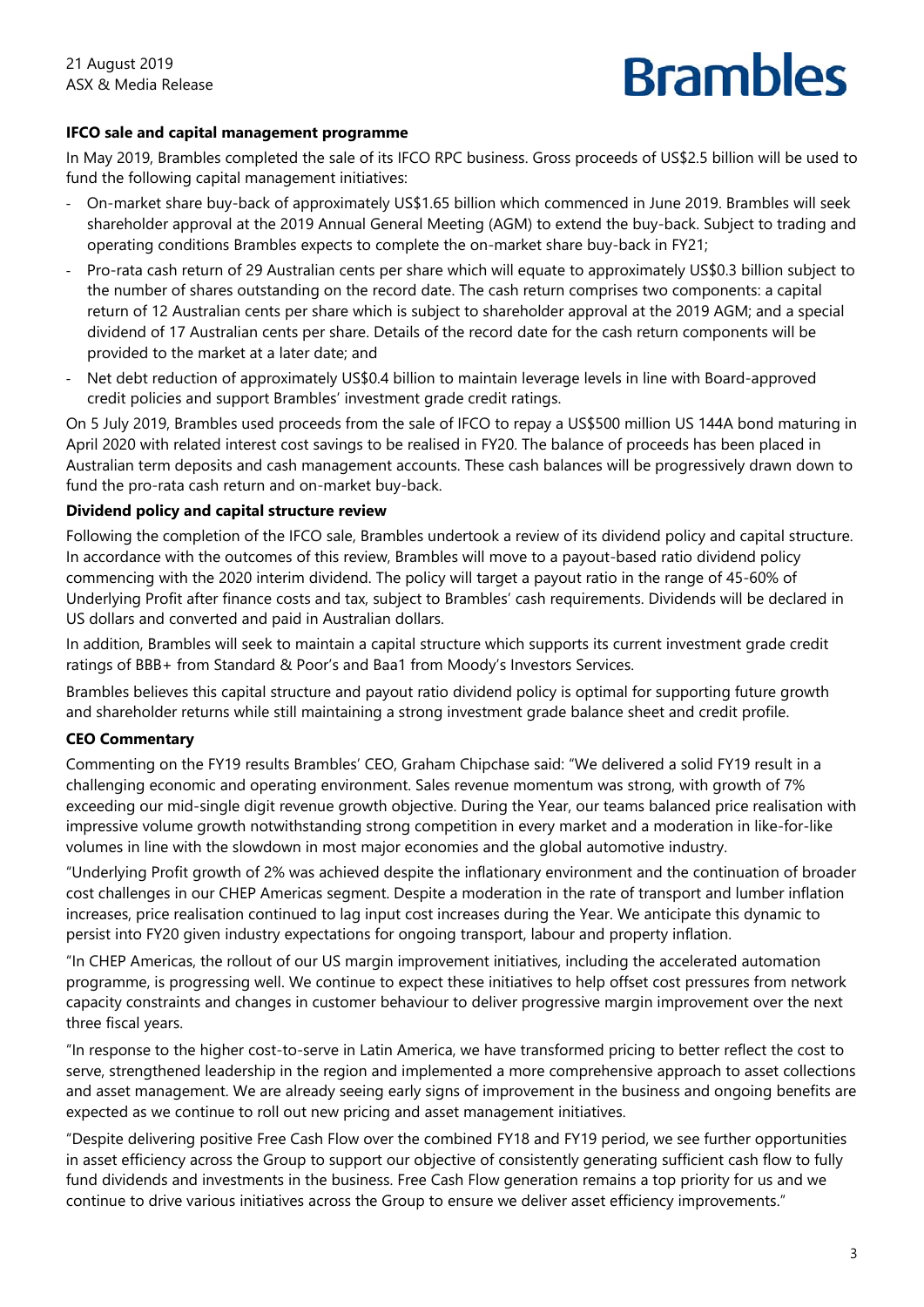Commenting on the sale of IFCO, Mr Chipchase added: "With the sale of IFCO, we have taken the critical step of refocusing on our core CHEP business. As we look to the future, we have an opportunity to set a new ambitious direction for Brambles as a focused and streamlined business. Using our network advantage and unmatched supply chain expertise, we are well positioned to lead industry initiatives to solve shared challenges and drive real value for our customers as they navigate a rapidly changing environment that requires increasingly innovative, sustainable and cost-effective solutions. With solid foundations in place, we are passionate about innovating our service offering and transforming how we operate to improve the customer experience and drive a step change in efficiency across our operations. This evolution is critical to shaping our future in the 2020s and beyond."

### **Outlook**

The Group expects to deliver sustainable growth and returns well in excess of the Company's cost of capital, underpinned by the following financial objectives:

- Sales revenue growth in the mid-single digits, primarily driven by growth with existing customers, the ongoing conversion of new customers to pooled solutions and expansion across geographies;
- Underlying Profit growth in excess of sales revenue growth through-the-cycle, driven by the progressive delivery of operational, organisational and capital efficiencies; and
- The delivery of strong Return on Capital Invested and sufficient cash generation to fund growth, innovation and shareholder returns.

#### **FY20 expectations:**

Commenting on the FY20 operating environment, Mr Chipchase said: "Volatile global trading conditions and political instability which have led to a slowdown in organic growth in core European markets such as the UK, France and Germany in FY19 are expected to continue. Similarly, the contagion effect of the US-China trade war has the potential to lead to a broader slowdown in global underlying economies in FY20.

Mr Chipchase added: "While competition remains rational in most markets, the retail landscape continues to evolve and challenge our customers' established business models, leading to additional demands upon suppliers. At the same time, while industry expectations around broader inflation expectations vary, we anticipate sustained inflationary pressures in labour, transport and property in core markets such as the United States and Europe".

Within this context, Brambles' expectations for FY20, which include the impact of AASB 16, are as follows:

- Sales revenue growth to be at the lower end of its mid-single digit growth objective, at constant FX, taking into account the ongoing slowdown in global economies and automotive industry;
- Underlying Profit growth in line with, or slightly above, sales revenue growth, at constant FX;
- **Effective Tax Rate of approximately 30%; and**
- Net interest expense of ~US\$90-\$100 million.

#### **Further Information**

Sean O'Sullivan Vice President, Investor Relations +61 2 9256 5262 +61 412 139 711 sean.osullivan@brambles.com

Raluca Chiriacescu Director, Investor Relations +44 2038 809 412 +44 7810 658 044 raluca.chiriacescu@brambles.com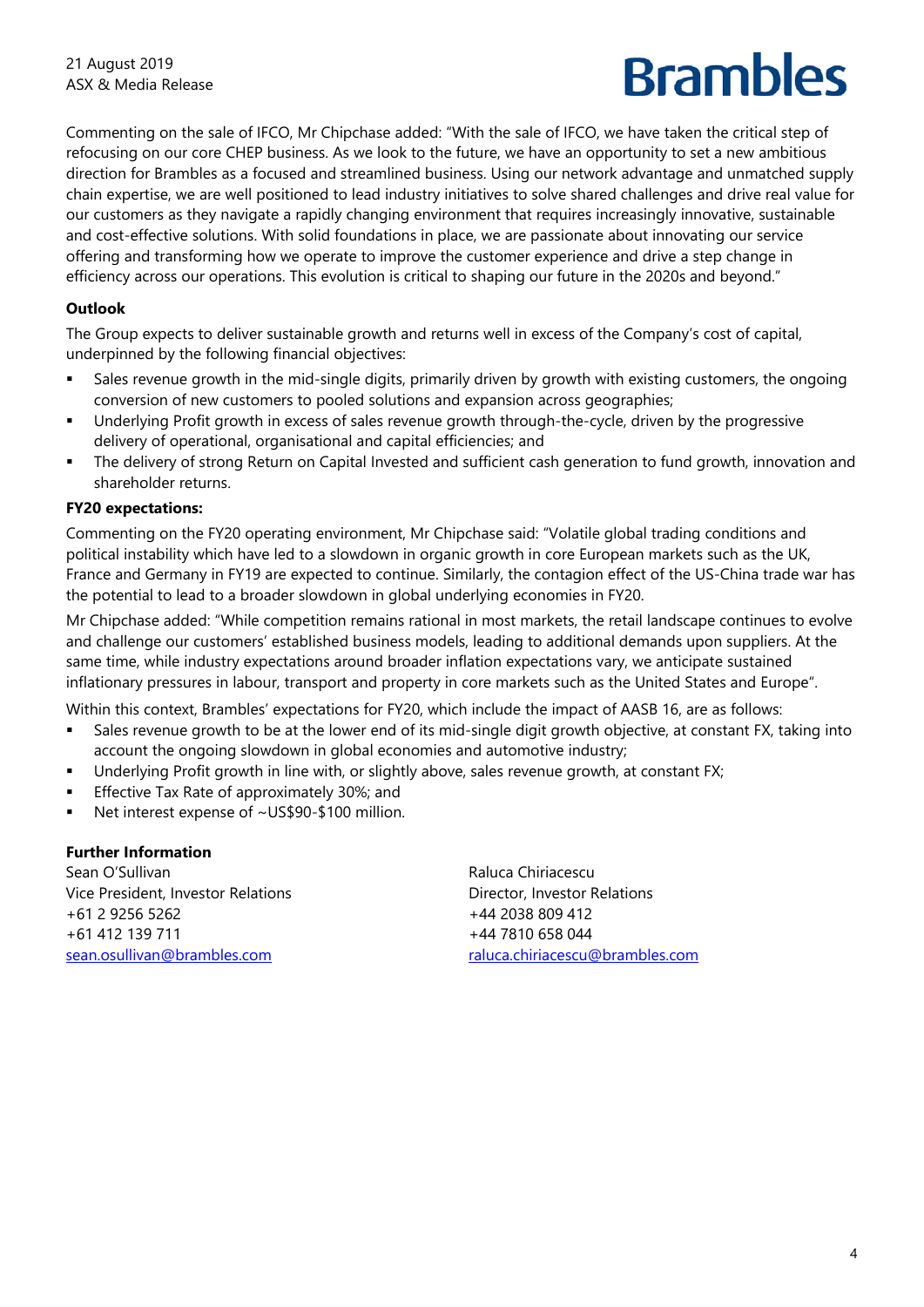**Brambles Limited** (ASX: BXB) Under the CHEP brand Brambles helps move more goods to more people, in more places than any other organisation on earth. Its pallets, crates and containers form the invisible backbone of the global supply chain and the world's biggest brands trust Brambles to help them transport their goods more efficiently, sustainably and safely. As pioneers of the sharing economy, Brambles created one of the world's most sustainable logistics businesses through the share and reuse of its platforms under a model known as 'pooling'. Brambles primarily serves the fast-moving consumer goods (e.g. dry food, grocery, and health and personal care), fresh produce, beverage, retail and general manufacturing industries. The Group employs more than 10,000 people and own approximately 330 million pallets, crates and containers through a network of more than 750 service centres. Brambles operates in approximately 60 countries with its largest operations in North America and Western Europe. For further information, please visit www.brambles.com

**Forward-Looking Statements:** Certain statements made in this release are "forward-looking statements" – that is, statements related to future, not past, events. Words such as "anticipates", "expects", "intends", "plans", "believes", "seeks", "estimates", and similar expressions are intended to identify forward-looking statements. These forward-looking statements are not historical facts, but rather are based on Brambles' current beliefs, assumptions, expectations, estimates and projections. Forward-looking statements are not guarantees of future performance, as they address matters that are uncertain and subject to known and unknown risks, uncertainties and other factors that are beyond the control of Brambles, are difficult to predict and could cause actual results to differ materially from those expressed or forecasted in the forward-looking statements. Brambles cautions shareholders and prospective shareholders not to place undue reliance on these forward-looking statements, which reflect the views of Brambles only as of the date of this release. The forward-looking statements made in this release relate only to events as of the date on which the statements are made – Brambles will not undertake any obligation to release publicly any revisions or updates to these forward-looking statements to reflect events, circumstances or events occurring after the date of this release, except as may be required by law or by any appropriate regulatory authority.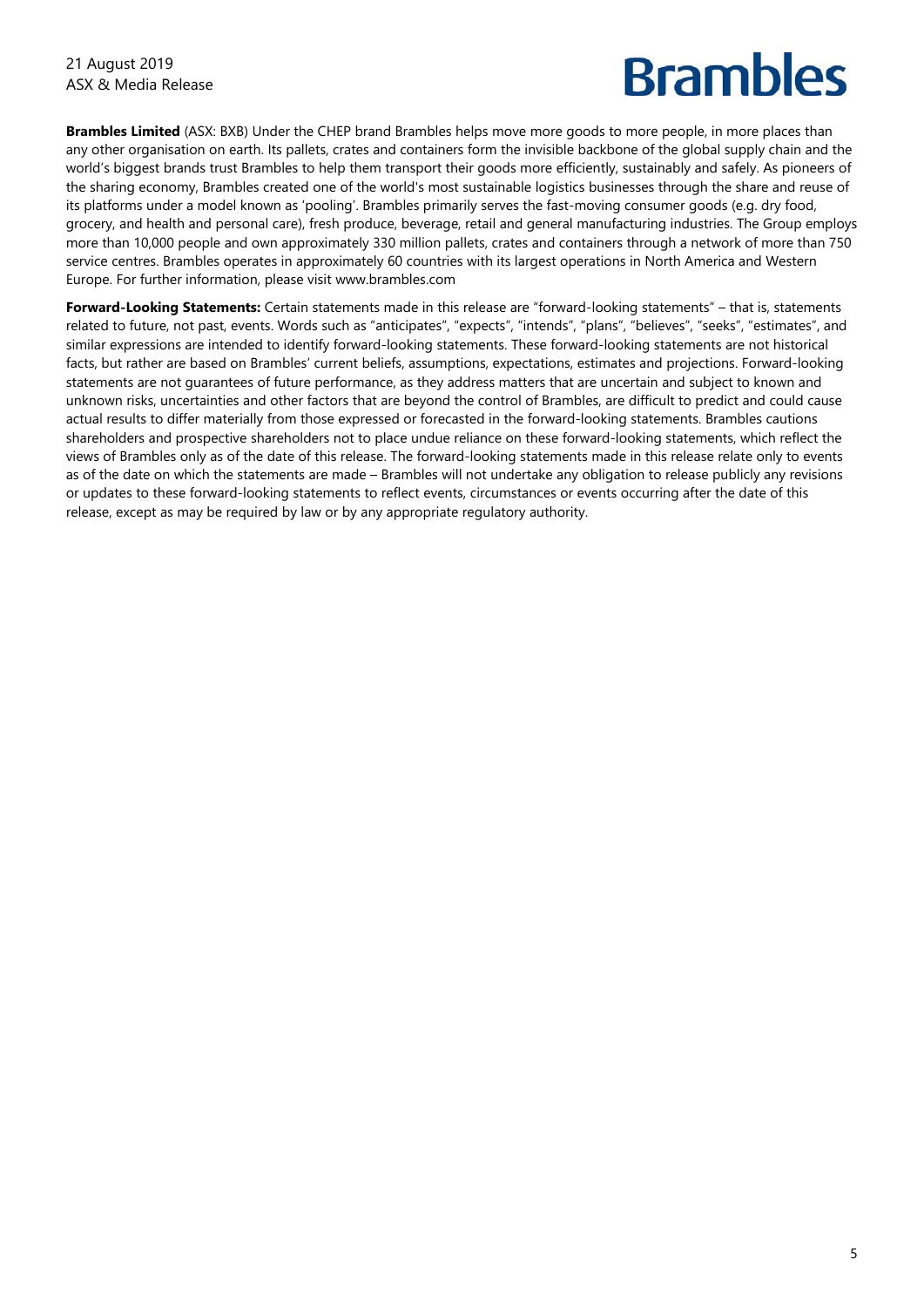#### **Background Information**

| (US\$m)                                                               | 1H19    | 2H19    | <b>FY19</b> | 1H18                     | 2H18    | <b>FY18</b>              |  |  |
|-----------------------------------------------------------------------|---------|---------|-------------|--------------------------|---------|--------------------------|--|--|
| <b>Sales revenue</b>                                                  |         |         |             |                          |         |                          |  |  |
| <b>CHEP Americas</b>                                                  | 1,140.8 | 1,147.0 | 2,287.8     | 1,097.4                  | 1,081.9 | 2,179.3                  |  |  |
| <b>CHEP EMEA</b>                                                      | 931.4   | 917.7   | 1,849.1     | 887.2                    | 928.7   | 1,815.9                  |  |  |
| <b>CHEP Asia-Pacific</b>                                              | 228.9   | 229.5   | 458.4       | 238.1                    | 237.0   | 475.1                    |  |  |
| Continuing operations                                                 | 2,301.1 | 2,294.2 | 4,595.3     | 2,222.7                  | 2,247.6 | 4,470.3                  |  |  |
| <b>Underlying EBITDA</b>                                              |         |         |             |                          |         |                          |  |  |
| <b>CHEP Americas</b>                                                  | 294.4   | 261.2   | 555.6       | 310.9                    | 268.5   | 579.4                    |  |  |
| <b>CHEP EMEA</b>                                                      | 312.7   | 305.1   | 617.8       | 304.1                    | 308.1   | 612.2                    |  |  |
| <b>CHEP Asia-Pacific</b>                                              | 81.8    | 85.2    | 167.0       | 84.9                     | 79.0    | 163.9                    |  |  |
| Corporate                                                             | (22.0)  | (30.4)  | (52.4)      | (23.7)                   | (41.4)  | (65.1)                   |  |  |
| Continuing operations                                                 | 666.9   | 621.1   | 1,288.0     | 676.2                    | 614.2   | 1,290.4                  |  |  |
|                                                                       |         |         |             |                          |         |                          |  |  |
| Depreciation of property, plant and equipment<br><b>CHEP Americas</b> | 120.7   | 125.1   | 245.8       | 115.7                    | 118.2   | 233.9                    |  |  |
| <b>CHEP EMEA</b>                                                      | 83.8    | 89.2    | 173.0       | 80.0                     | 84.5    | 164.5                    |  |  |
|                                                                       | 24.3    |         | 48.1        |                          |         |                          |  |  |
| <b>CHEP Asia-Pacific</b>                                              |         | 23.8    |             | 25.6                     | 25.9    | 51.5                     |  |  |
| Corporate                                                             | 0.4     | 0.5     | 0.9         | 0.4                      | 0.3     | 0.7                      |  |  |
| Continuing operations                                                 | 229.2   | 238.6   | 467.8       | 221.7                    | 228.9   | 450.6                    |  |  |
| <b>Amortisation of intangibles</b>                                    |         |         |             |                          |         |                          |  |  |
| <b>CHEP Americas</b>                                                  | 5.5     | 5.9     | 11.4        | 5.2                      | 5.7     | 10.9                     |  |  |
| <b>CHEP EMEA</b>                                                      | 1.6     | 1.4     | 3.0         | 1.3                      | 0.8     | 2.1                      |  |  |
| <b>CHEP Asia-Pacific</b>                                              | 0.3     | 0.3     | 0.6         | 0.4                      | 0.3     | 0.7                      |  |  |
| Corporate                                                             | 0.8     | 0.7     | 1.5         | $\overline{\phantom{a}}$ |         | $\overline{\phantom{a}}$ |  |  |
| Continuing operations                                                 | 8.2     | 8.3     | 16.5        | 6.9                      | 6.8     | 13.7                     |  |  |
| <b>Underlying Profit</b>                                              |         |         |             |                          |         |                          |  |  |
| <b>CHEP Americas</b>                                                  | 168.2   | 130.2   | 298.4       | 190.0                    | 144.6   | 334.6                    |  |  |
| <b>CHEP EMEA</b>                                                      | 227.3   | 214.5   | 441.8       | 222.8                    | 222.8   | 445.6                    |  |  |
| <b>CHEP Asia-Pacific</b>                                              | 57.2    | 61.1    | 118.3       | 58.9                     | 52.8    | 111.7                    |  |  |
| Corporate                                                             | (23.2)  | (31.6)  | (54.8)      | (24.1)                   | (41.7)  | (65.8)                   |  |  |
| Continuing operations                                                 | 429.5   | 374.2   | 803.7       | 447.6                    | 378.5   | 826.1                    |  |  |
| <b>Operating profit</b>                                               |         |         |             |                          |         |                          |  |  |
| <b>CHEP Americas</b>                                                  | 168.2   | 93.1    | 261.3       | 188.1                    | 106.2   | 294.3                    |  |  |
| CHEP EMEA                                                             | 227.3   | 203.8   | 431.1       | 221.5                    | 221.3   | 442.8                    |  |  |
| CHEP Asia-Pacific                                                     | 57.2    | 61.1    | 118.3       | 58.8                     | 52.6    | 111.4                    |  |  |
| Corporate                                                             | (28.7)  | (41.1)  | (69.8)      | (25.5)                   | (44.3)  | (69.8)                   |  |  |
| Continuing operations                                                 | 424.0   | 316.9   | 740.9       | 442.9                    | 335.8   | 778.7                    |  |  |
| Capital expenditure on property plant and equipment (accruals basis)  |         |         |             |                          |         |                          |  |  |
| <b>CHEP Americas</b>                                                  | 264.6   | 286.5   | 551.1       | 237.6                    | 275.1   | 512.7                    |  |  |
| CHEP EMEA                                                             | 250.4   | 193.1   | 443.5       | 204.2                    | 224.4   | 428.6                    |  |  |
| CHEP Asia-Pacific                                                     | 32.8    | 32.3    | 65.1        | 33.3                     | 37.6    | 70.9                     |  |  |
| Corporate                                                             | 0.6     | 0.1     | 0.7         | 0.5                      | (0.2)   | 0.3                      |  |  |
| Continuing operations                                                 | 548.4   | 512.0   | 1,060.4     | 475.6                    | 536.9   | 1,012.5                  |  |  |
| <b>Cash Flow from Operations</b>                                      |         |         |             |                          |         |                          |  |  |
| <b>CHEP Americas</b>                                                  | 70.0    | 100.4   | 170.4       | 91.9                     | 127.2   | 219.1                    |  |  |
| CHEP EMEA                                                             | 65.8    | 162.2   | 228.0       | 114.7                    | 196.0   | 310.7                    |  |  |
| CHEP Asia-Pacific                                                     | 35.9    | 65.2    | 101.1       | 45.5                     | 65.3    | 110.8                    |  |  |
| Corporate                                                             | (33.8)  | (33.9)  | (67.7)      | (19.5)                   | 103.7   | 84.2                     |  |  |
| Continuing operations                                                 | 137.9   | 293.9   | 431.8       | 232.6                    | 492.2   | 724.8                    |  |  |